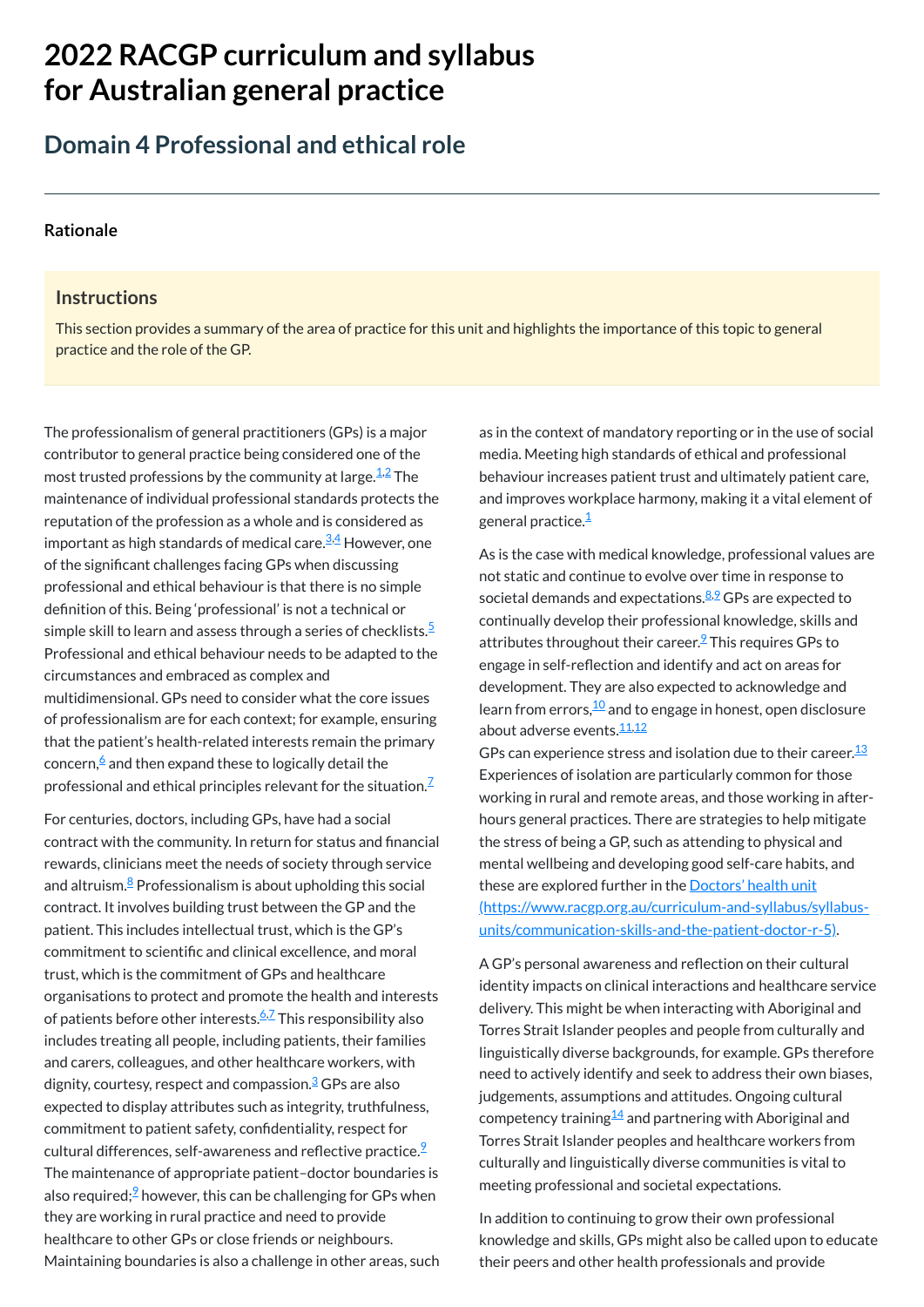education for local community groups. Some GPs might be interested in acquiring skills to become GP supervisors or medical educators, $\frac{15}{2}$  $\frac{15}{2}$  $\frac{15}{2}$  and all GPs need to engage in patient education in their daily practice.

#### **References**

- <span id="page-1-0"></span>1.Ahpra Medical Board. Doctors the most trusted profession: Board research. Melbourne: Ahpra, 2016 [\(http://www.medicalboard.gov.au/News/2016-11-10-media](http://www.medicalboard.gov.au/News/2016-11-10-media-statement.aspx)statement.aspx) [Accessed 24 November 2021].
- <span id="page-1-1"></span>2. Michael C. Doctors become the world's most trusted profession. London: Ipsos MORI, 2021 [\(http://www.ipsos.com/ipsos-mori/en-uk/doctors-become-worlds-most-trusted](http://www.ipsos.com/ipsos-mori/en-uk/doctors-become-worlds-most-trusted-profession)profession) [Accessed 25 November 2021].
- <span id="page-1-2"></span>3. Longman C, Temple-Smith M. Promoting professional behaviour in general practitioner training practices: The views of practice managers. Aust J Gen Pract 2019;48(6). doi: 10.31128/AJGP-11-18-4765.
- <span id="page-1-3"></span>4.Ahpra & National Boards. Regulatory Guide: June 2020. Melbourne: Ahpra, 2020 [\(http://www.ahpra.gov.au/News/2020-07-02--Regulatory-guide.aspx\)](http://www.ahpra.gov.au/News/2020-07-02--Regulatory-guide.aspx) [Accessed 24 November 2021].
- <span id="page-1-4"></span>5. Lucey C, Souba W. Perspective: The problem with the problem of professionalism. Acad Med, 2010. 85(6):1018–24. doi: 10.1097/ACM.0b013e3181dbe51f.
- <span id="page-1-5"></span>6. McCullough LB, Coverdale JH, Chervenak FA. Trustworthiness and Professionalism in Academic Medicine. Acad Med 2020;95(6):828–32. [Accessed 25 November 2021].
- <span id="page-1-6"></span>7.Brody H, Doukas D. Professionalism: A framework to guide medical education. Med Edu 2014;48(10):980–87. [Accessed 24 November 2021].
- <span id="page-1-7"></span>8.Bhugra D. Medicine's contract with society. J R Soc Med 2014;107(4):144–47. doi: 10.1177%2F0141076814525068.
- <span id="page-1-8"></span>9. Medical Board of Australia. Good medical practice: A code of conduct for doctors in Australia. Melbourne: MBA, 2014 (http://www.medicalboard.gov.au/Codes-[Guidelines-Policies/Code-of-conduct.aspx\)](http://www.medicalboard.gov.au/Codes-Guidelines-Policies/Code-of-conduct.aspx) [Accessed 10 November 2021].
- <span id="page-1-9"></span>10. Hodges BD, Robert P, Ginsbury S, The Ottawa Consensus Group Members. Assessment of professionalism: From where we have come - to where are we going? An update from the Ottawa Consensus Group on the assessment of professionalism. Med Teach 2019;41(3):249–55 [\(https://pubmed.ncbi.nlm.nih.gov/30696355\)](https://pubmed.ncbi.nlm.nih.gov/30696355) [Accessed 25 November 2021].
- <span id="page-1-10"></span>11. Sturman NJ, Saiepour N. Ethics and professionalism in general practice placements: What should students learn? Aust Fam Physician 2014;43(7):468–72 [\(http://www.racgp.org.au/afp/2014/july/ethics-and-professionalism\)](http://www.racgp.org.au/afp/2014/july/ethics-and-professionalism) [Accessed 10 November 2021].
- <span id="page-1-11"></span>12. Australian Commission on Safety and Quality in Health Care. Australian Open Disclosure Framework – Better communication, a better way to care. Sydney: ACSQHC, 2013

- <span id="page-1-12"></span>13. Beyond Blue. National Mental Health Survey of Doctors and Medical Students. Hawthorn, Vic: Beyond Blue, 2013 (https://www.beyondblue.org.au/about-us/our[work-in-improving-workplace-mental-health/health-services-program/national](https://www.beyondblue.org.au/about-us/our-work-in-improving-workplace-mental-health/health-services-program/national-mental-health-survey-of-doctors-and-medical-students)mental-health-survey-of-doctors-and-medical-students) [Accessed 10 November 2021].
- <span id="page-1-13"></span>14. Brown J, Kirby C, Wearne S, Snadden D. Remodelling general practice training: Tension and innovation. Aust J Gen Pract 2019;48(11):773–778. doi: 10.31128/AJGP-05-19- 4929.
- <span id="page-1-14"></span>15. Farrell E, Cooke G. Registrar medical educators--experiences in the Australian General Practice Training Program 2005-11. Aust Fam Physician 2012;41(6):430–32 [\(http://www.racgp.org.au/afp/2012/june/registrar-medical-educators\)](http://www.racgp.org.au/afp/2012/june/registrar-medical-educators) [Accessed 10 November 2021].

[\(http://www.safetyandquality.gov.au/sites/default/files/migrated/Australian-Open-](http://www.safetyandquality.gov.au/sites/default/files/migrated/Australian-Open-Disclosure-Framework-Feb-2014.pdf)Disclosure-Framework-Feb-2014.pdf) [Accessed 10 November 2021].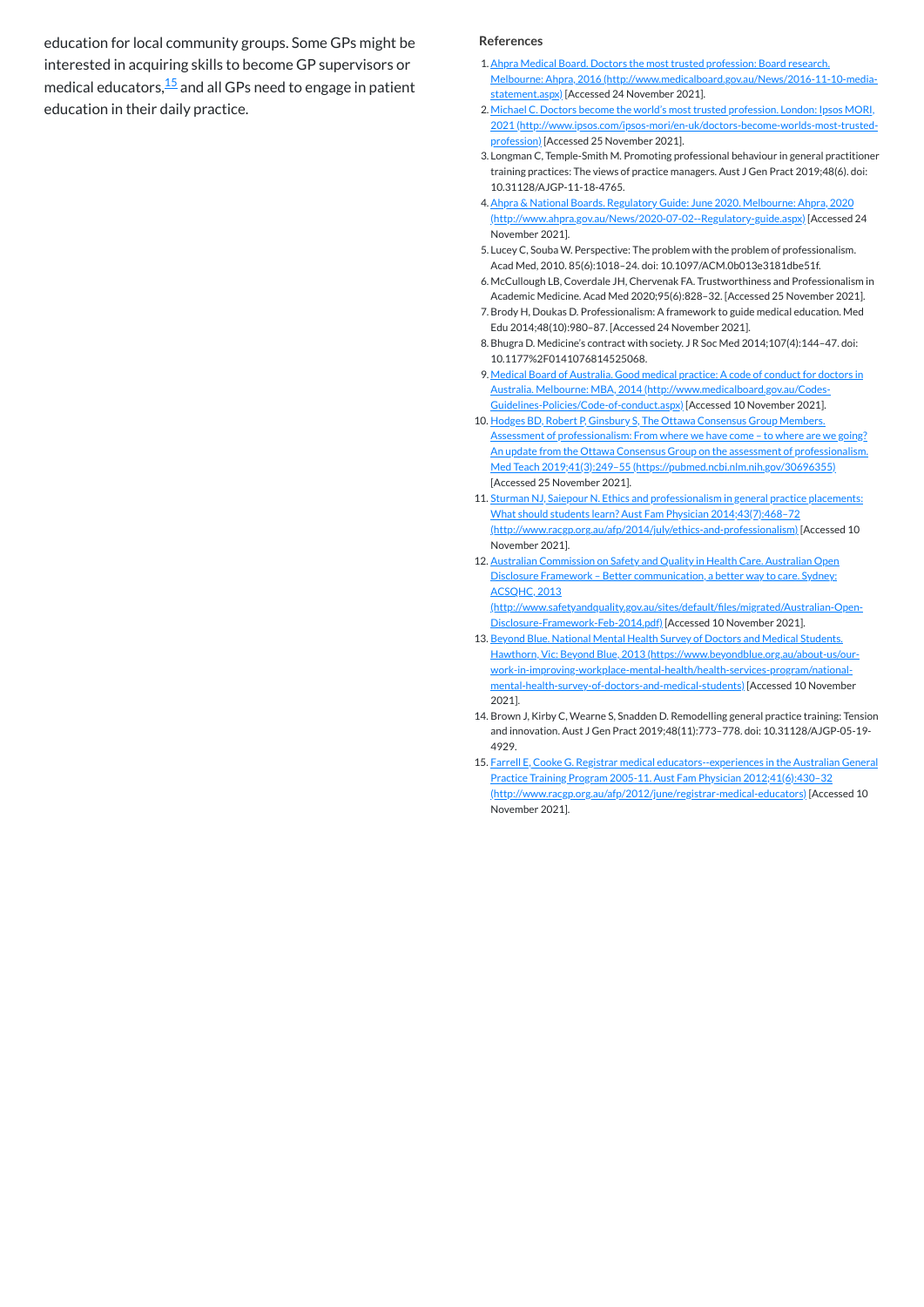## **Instructions**

This section lists the knowledge, skills and attitudes that are expected of a GP. These are expressed as core competencies that are required of a GP across all clinical consultations, interactions and contexts. These core competencies are further detailed as measurable core competency outcomes.

#### **Professional and ethical role**

| Core competencies                    | Core competency outcomes                                                                                                                                                                                                                                                                                                                                                                                                             |  |
|--------------------------------------|--------------------------------------------------------------------------------------------------------------------------------------------------------------------------------------------------------------------------------------------------------------------------------------------------------------------------------------------------------------------------------------------------------------------------------------|--|
|                                      | The GP is able to:                                                                                                                                                                                                                                                                                                                                                                                                                   |  |
| 4.1 GPs are ethical and professional | adhere to relevant codes and standards of ethical and<br>4.1.1<br>professional behaviour<br>4.1.2 maintain duty of care<br>identify and manage critical incidents and potential critical<br>4.1.3<br>incidents including appropriate use of open disclosure<br>practices<br>4.1.4 display a positive and professional demeanour<br>recognise and preserve therapeutic boundaries in an ethical<br>4.1.5<br>and professional manner   |  |
| GPs are self-aware<br>4.2            | identify and act on areas for professional development<br>4.2.1<br>undertake regular self-reflective practice and appraisal<br>4.2.2<br>demonstrate a positive personal health and wellbeing outlook<br>4.2.3<br>show awareness of the influence that their values and<br>4.2.4<br>behaviour have on others<br>implement an ongoing plan to overcome professional isolation<br>4.2.5<br>Aboriginal and Torres Strait Islander health |  |
|                                      | AH4.2.1 demonstrate awareness of their own cultural identity and the<br>impact of this on clinical interactions and healthcare service<br>delivery                                                                                                                                                                                                                                                                                   |  |
|                                      | identify and actively seek to redress their own biases,<br>AH4.2.2<br>judgements, assumptions and attitudes<br>identify and promote strategies for responding to systemic<br>AH4.2.3                                                                                                                                                                                                                                                 |  |
|                                      | racism in healthcare services                                                                                                                                                                                                                                                                                                                                                                                                        |  |
|                                      | <b>Rural health</b>                                                                                                                                                                                                                                                                                                                                                                                                                  |  |
|                                      | RH4.2.1<br>implement an ongoing plan to overcome professional<br>geographical isolation                                                                                                                                                                                                                                                                                                                                              |  |
|                                      | be prepared, resourceful and adaptive to challenges that arise<br>RH4.2.2<br>in geographic and professional isolation                                                                                                                                                                                                                                                                                                                |  |
|                                      | identify and acquire extended, or specific local knowledge to<br>RH4.2.3<br>meet the healthcare needs of their community                                                                                                                                                                                                                                                                                                             |  |

| GPs mentor and teach<br>4.3 | 4.3.1 share professional knowledge and experience with others<br>4.3.2 utilise formal and opportunistic activities to engage in GP<br>teaching and mentoring<br>4.3.3 identify and ethically support colleagues and co-workers in<br>difficulty |  |  |
|-----------------------------|-------------------------------------------------------------------------------------------------------------------------------------------------------------------------------------------------------------------------------------------------|--|--|
|                             | Aboriginal and Torres Strait Islander health                                                                                                                                                                                                    |  |  |
|                             | 4.3.1 engage with and support Aboriginal and Torres Strait Islander                                                                                                                                                                             |  |  |
|                             | cultural education                                                                                                                                                                                                                              |  |  |
|                             | promote the professional development and support of the<br>4.3.2                                                                                                                                                                                |  |  |
|                             | Aboriginal and Torres Strait islander health workforce                                                                                                                                                                                          |  |  |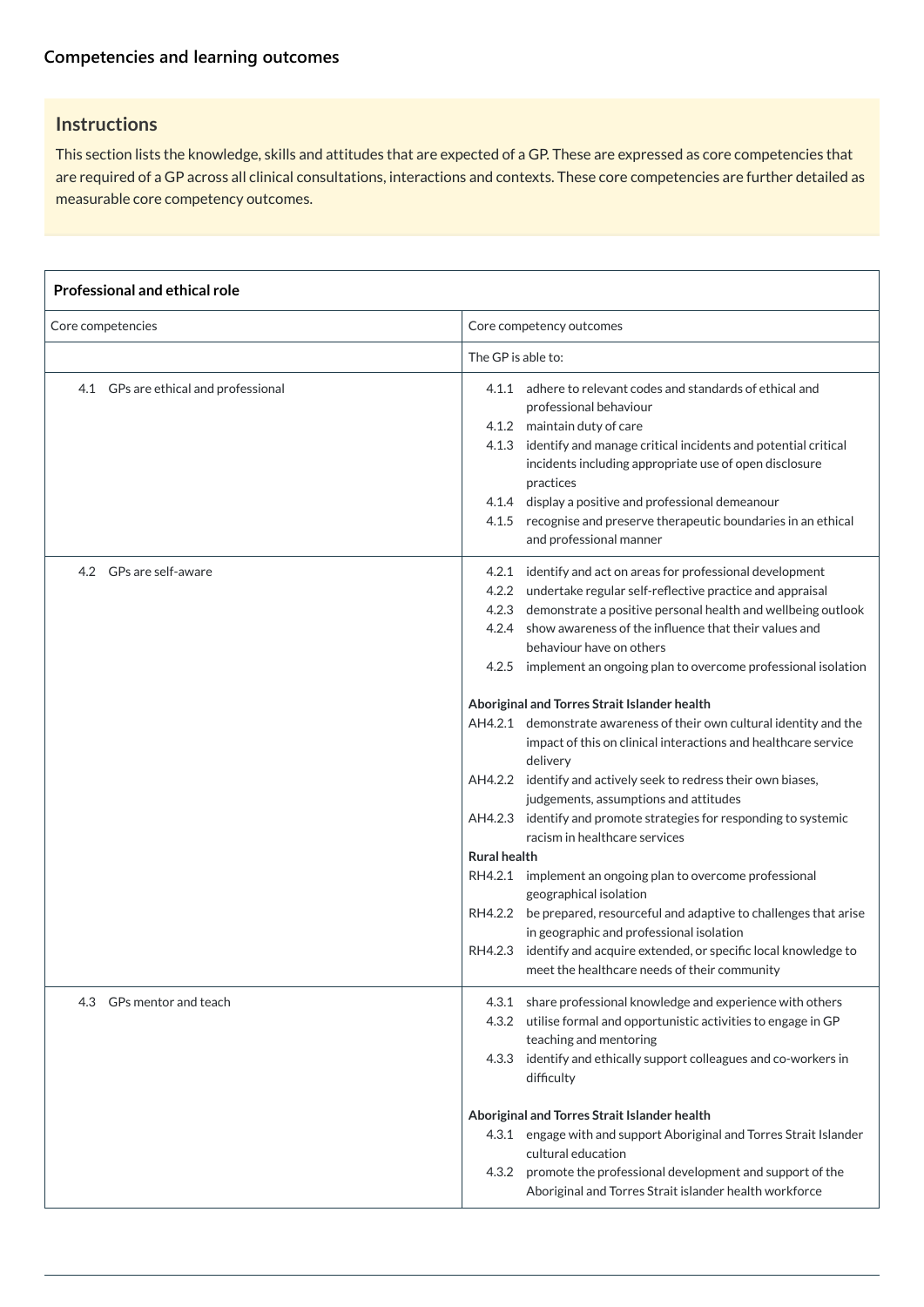| <b>Professional and ethical role</b>              |                                                                                                                                                                                                                              |
|---------------------------------------------------|------------------------------------------------------------------------------------------------------------------------------------------------------------------------------------------------------------------------------|
| GPs participate in evaluation and research<br>4.4 | apply critical analysis skills to medical and grey literature<br>4.4.1<br>participate in regular evaluations of clinical care, including<br>4.4.2<br>appropriate clinical governance, incident review and clinical<br>audits |
|                                                   | Aboriginal and Torres Strait Islander health                                                                                                                                                                                 |
|                                                   | engage and support Aboriginal and Torres Strait Islander<br>AH4.4.1<br>health research                                                                                                                                       |
|                                                   | promote the use of Indigenous research methods and support<br>AH4.4.2<br>for the AIATSIS Code of Ethics for Aboriginal and Torres Strait<br>Islander Research                                                                |

The questions in the table below are ordered according to the RACGP clinical exam assessment areas [\(https://www.racgp.org.au/getmedia/f93428f5-c902-44f2-b98a-e56d9680e8ab/Clinical-Competency-Rubric.pdf.aspx\)](https://www.racgp.org.au/getmedia/f93428f5-c902-44f2-b98a-e56d9680e8ab/Clinical-Competency-Rubric.pdf.aspx) and domains, to prompt you to think about different aspects of the case example.

Note that these are examples only of questions that may be asked in your assessments.

## **[Case consultation example](javascript:void(0))**

#### **Instructions**

- 1. Read this example of a common case consultation for this unit in general practice.
- 2. Thinking about the case example, reflect on and answer the questions in the table below.

You can do this either on your own or with a study partner or supervisor.

**Extension exercise**: Create your own questions or develop a new case to further your learning.



**Maria, a regular patient of your colleague, comes to see you with a persistent cough. She asks aboutthe results of a mammogram and ultrasound that were organised three weeks ago, as she had a breastlump.** She thinks the lump is smaller, although still present, and has assumed that the results were alright, as she **has not heard from your colleague. You cannot find any results in her notes. You contactthe radiology provider, and the results indicate potential malignancy.**

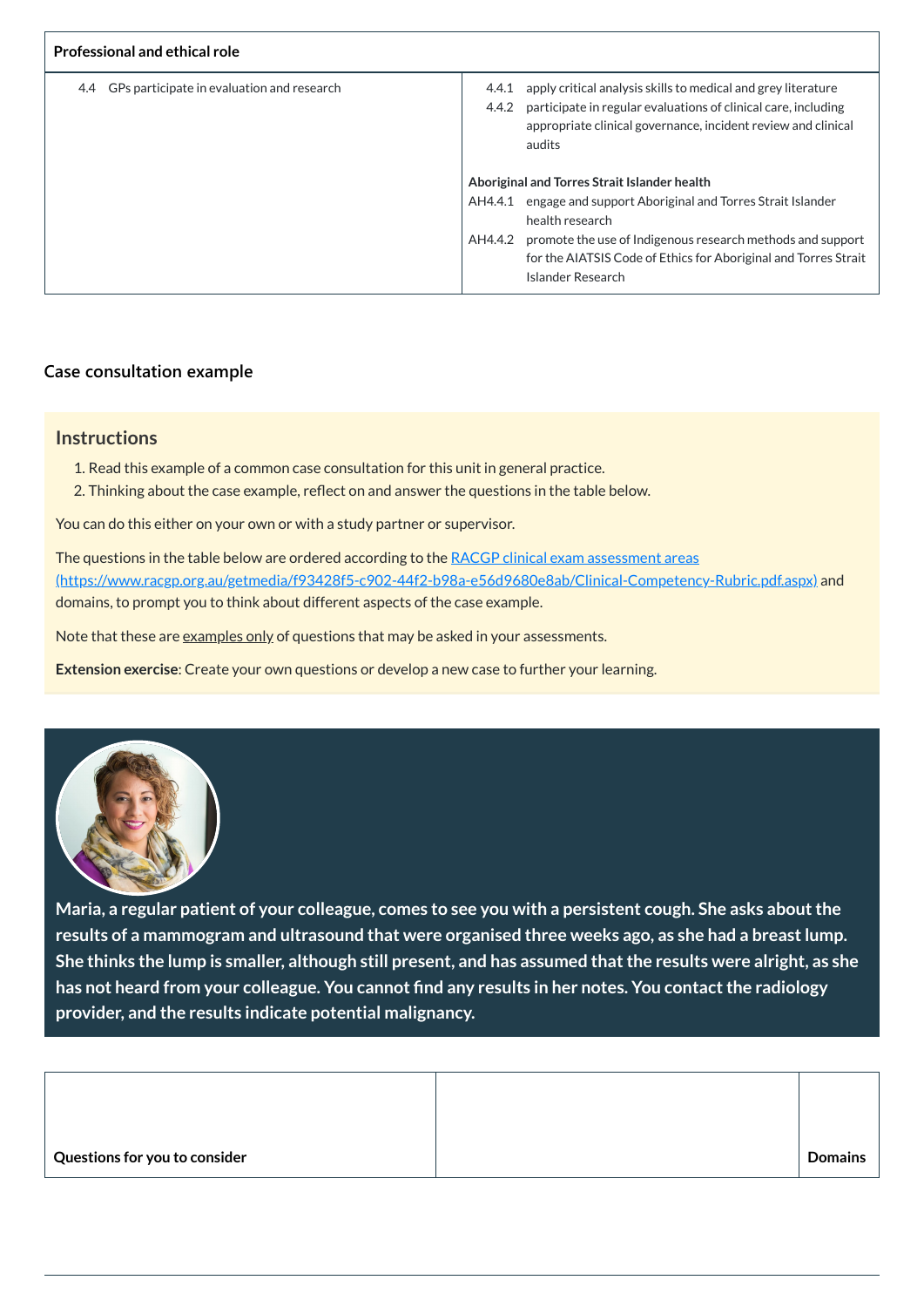| Questions for you to consider                                                                                                                                                                             |                                                        | <b>Domains</b> |
|-----------------------------------------------------------------------------------------------------------------------------------------------------------------------------------------------------------|--------------------------------------------------------|----------------|
| What will you say to Maria about the lack of follow up?<br>How will you explore Maria's understanding of the<br>incident?                                                                                 | 1. Communication and consultation skills               | 1,2,5          |
| How will you discuss this incident with your colleague?<br>What if your colleague is your supervisor?                                                                                                     |                                                        |                |
| If your colleague becomes defensive or angry, how will you<br>manage that?                                                                                                                                |                                                        |                |
| What other information would you like in relation to this<br>incident? Are there any other sources you could collect<br>information from?                                                                 | 2. Clinical information gathering and interpretation   | $\overline{2}$ |
| How will you ensure you explore your colleague's<br>perspectives?                                                                                                                                         |                                                        |                |
| On further questioning, your colleague admits to feeling<br>stressed recently and having difficulty sleeping. What<br>health and wellbeing issues for your colleague might you<br>consider at this stage? | 3. Making a diagnosis, decision making and reasoning   | $\overline{2}$ |
| What needs to be considered in managing the incident<br>from the perspective of Maria, your colleague and the<br>practice?                                                                                | 4. Clinical management and therapeutic reasoning       | $\overline{2}$ |
| If after talking to your colleague, you have concerns about<br>their clinical practice, would you discuss this with anyone<br>else in the practice? If so, who?                                           | 5. Preventive and population health                    | 1,2,3          |
| What other resources/groups might you suggest your<br>colleague contact for further support or advice?                                                                                                    |                                                        |                |
| Your colleague asks you for a script to help with sleeping,<br>which is worse since this incident. How might you manage<br>this request?                                                                  | 6. Professionalism                                     | 4              |
| What is your approach to requests for medication from<br>colleagues or practice staff?                                                                                                                    |                                                        |                |
| What if you were working in a remote rural area and your<br>colleague was unable to access another GP for support?                                                                                        |                                                        |                |
| What documentation would you complete in relation to<br>this incident?                                                                                                                                    | 7. General practice systems and regulatory requirement | 5              |
| What practice systems are there for managing near misses<br>or critical incidents?                                                                                                                        |                                                        |                |
| What are the requirements for mandatory notification of<br>health professionals? Would you need to notify in this<br>situation? What if you were concerned your colleague was<br>misusing medication?     |                                                        |                |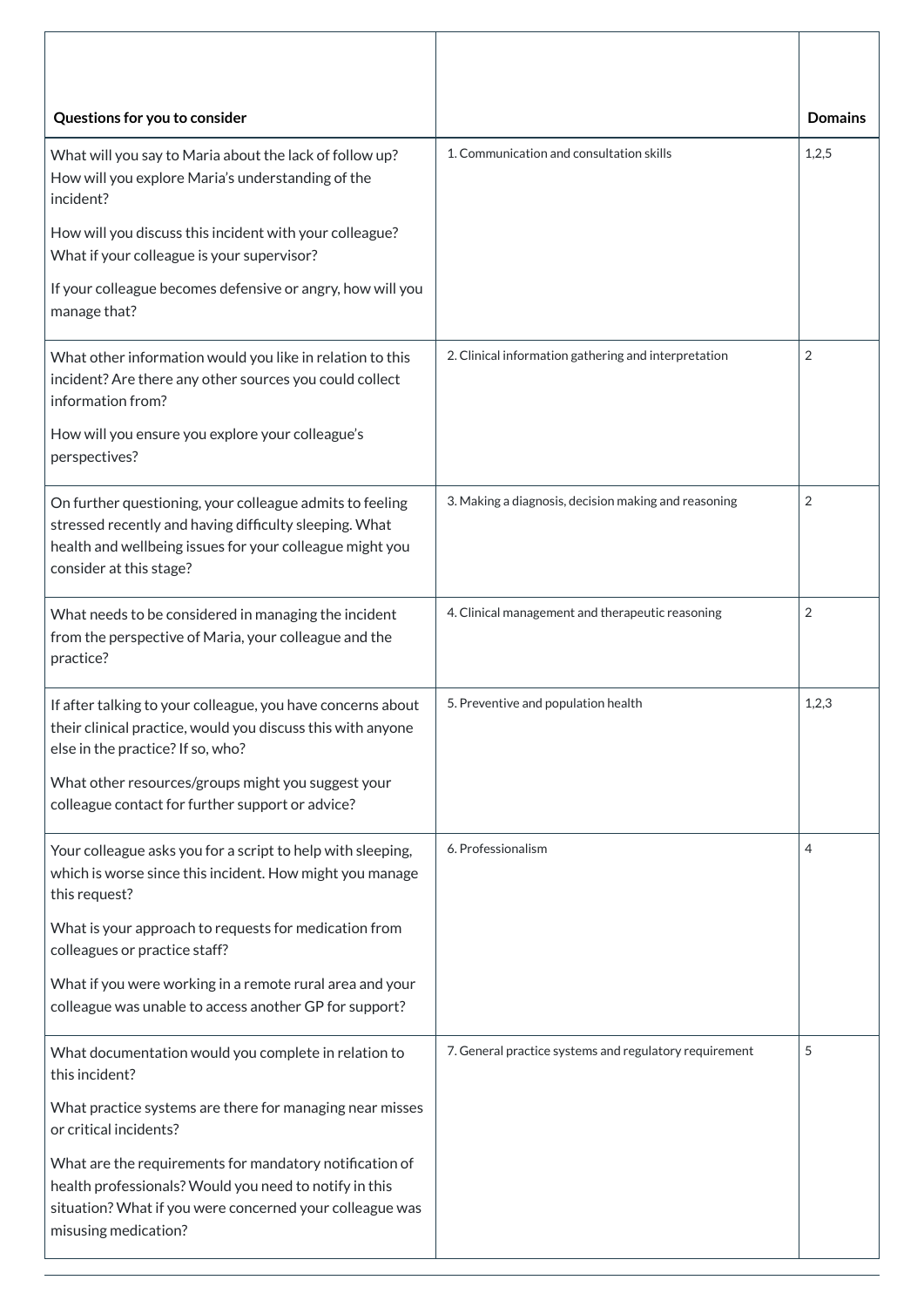| Questions for you to consider                                                                                                 |                                                            | <b>Domains</b> |
|-------------------------------------------------------------------------------------------------------------------------------|------------------------------------------------------------|----------------|
| N/A                                                                                                                           | 8. Procedural skills                                       |                |
| How would you manage the consultation if Sam told you<br>she isn't sure that she wants to participate in health<br>screening? | 9. Managing uncertainty                                    |                |
| N/A                                                                                                                           | 10. Identifying and managing the significantly ill patient | $\overline{2}$ |

## **[Words of wisdom](javascript:void(0))**

## **Instructions**

This section includes tips related to this unit from experienced GPs. This list is in no way exhaustive but gives you tips to consider applying to your practice.

**Extension exercise:** Speak to your study group or colleagues to see if they have further tips to add to the list.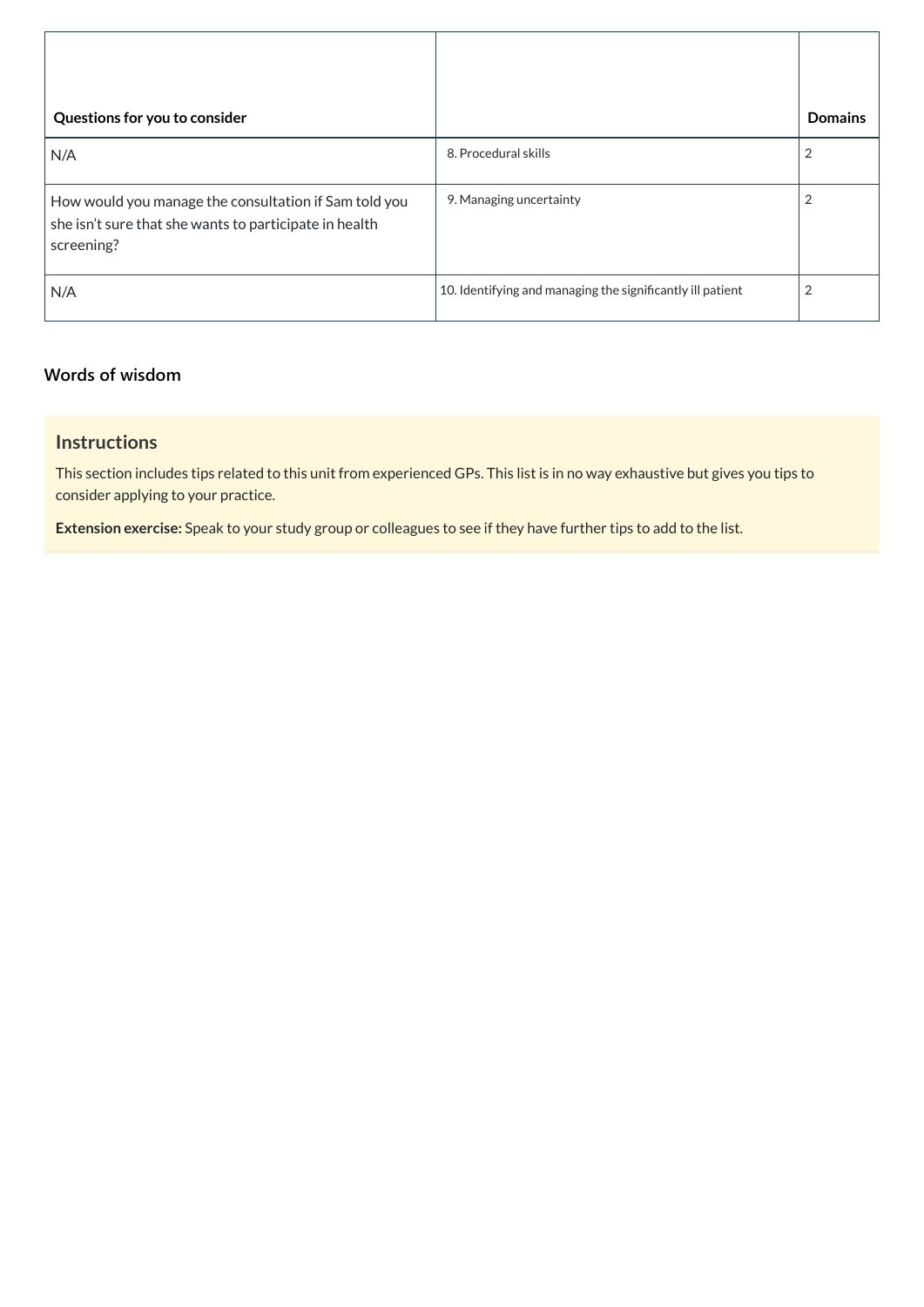- **1.** Professional and ethical issues are never resolved with a one-size-fits-all approach. You need to tailor your approach and consider the unique circumstances of each situation. Similarly, there is rarely a 'gold standard' way of dealing with a situation, but rather several reasonable courses of action, some of which can be done simultaneously. Be prepared to be responsive. As circumstances change, you also need to change your approach.
- **2.** Professionalism is often learnt through reflective observation. You will see clinicians behaving with professionalism, and sometimes you will see unprofessional behaviour. Identify and reflect on both 'good' and 'bad' behaviour, and consider your own behaviour in light of these reflections. Talk with trusted colleagues or mentors about your reflections. Often the act of verbalising what you've observed can help clarify the issues and identify the best path forward.
- **3.** Listen to your inner monologue about professionalism issues. If you feel uncomfortable about a situation, or if you are about to do something that you wouldn't be comfortable to record in your notes or tell a peer about, then it is probably bordering on unprofessional behaviour. Equally, if what you are about to do is significantly different to the approach of your colleagues and peers, then stop and consider why that is. Remember that although ethical behaviour and medico-legal concerns are often considered together, just because something is legal (ie self-prescribing in certain states) doesn't make it ethical professional practice.
- **4.** Reflect on some of the overarching causes of unprofessional behaviour. These include not understanding the role of a GP, having role conflict (eg being a parent and a doctor and struggling to manage the boundaries between the two), breaching boundaries with patients or being unmotivated to fulfil the role properly. Understand that unprofessional behaviour will impact on your practice. Many contacts with AHPRA are related to these issues. It is important to devote the time and energy to gain a deep understanding of professional practice, not just for your exam, but for your entire career.
- **5.** Receiving feedback is hard. Most GPs want to do the best by their patients and colleagues, and no one likes to hear that they could have done better. But we are all susceptible to making mistakes and could improve in some areas, so it's important to have an open mind and be willing to change. Although it's hard, this will definitely help you become a better doctor. Again, having someone (medical or non-medical) to talk to is helpful.
- **6.** General practice requires lifelong learning to keep up to date with changes and to maintain excellence in clinical care. Identify your learning needs and focus your professional development in those areas. Engaging in learning is a sign of professional behaviour.
- **7.** As doctors, we have an ethical and professional responsibility to look after ourselves so we can provide care for our patients. Review the doctors' health [\(https://www.racgp.org.au/curriculum-and-syllabus/units/doctors-health\)](https://www.racgp.org.au/curriculum-and-syllabus/units/doctors-health) unit for tips and strategies.

#### **[Learning strategies](javascript:void(0))**

#### **Instructions**

This section has some suggestions for how you can learn this unit. These learning suggestions will help you apply your knowledge to your clinical practice and build your skills and confidence in all of the broader competencies required of a GP.

There are suggestions for activities to do:

- on your own
- with a supervisor or other colleague
- in a small group
- with a non-medical person, such as a friend or family member.

Within each learning strategy is a hint about how to self-evaluate your learning in this core unit.



**On your own**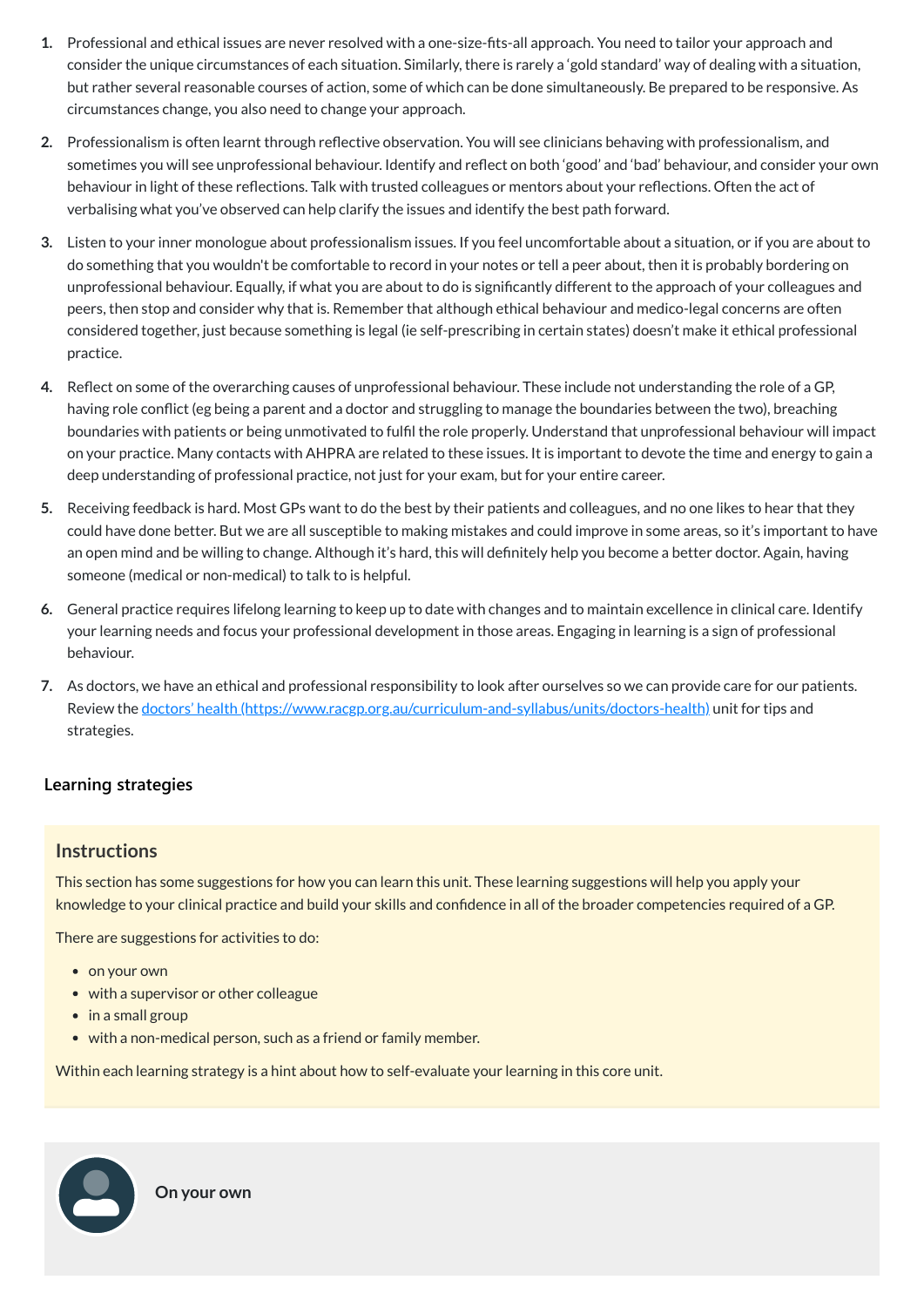Identify your ethical duty of care obligations; for example, notification of disease, detaining a patient under a mental health act, mandatory reporting for child protection, fitness to practice for medical professionals, and fitness to drive.

- What are your obligations? How and where would you report in each of these areas?
- What are the barriers to you reporting? How do you overcome these?

Reflect on a near miss or critical incident that you were involved in. If you feel comfortable, tell a supervisor, friend or mentor about the situation and what you learnt.

How did you feel after the incident? What did you learn from this situation? How have you changed your practice as <sup>a</sup> result?

- How do these situations make you feel?
- How do you manage the tension or conflict between these issues and your ethical principles? What strategies could you use to help manage these situations?

- What are the attributes (ie knowledge, skills and behaviours) of the role model you admire?
- What could you do to become more like that person? What changes do you need to make?



Reflect on hypothetical patient scenarios that might make you feel uncomfortable because they raise conflicts with your personal or ethical principles. For example, a patient presenting for voluntary assisted dying, a patient with seven children refusing contraception, a parent refusing vaccination for their child, a perpetrator of domestic violence or sexual abuse, or a request for termination of pregnancy. You could also reflect on other patients that could challenge you such as a patient misusing drugs or a patient who is unemployed.

Read the Medical Board of Australia's Good medical practice - code of conduct (see learning [resources](#page-10-0) section). Make a list of five things that you learnt from this code. Discuss these with your supervisor.

Think about a role model you admire. Describe the characteristics of that role model.

Discuss with your supervisor the issues of maintaining boundaries with patients. This is especially challenging in rural areas. Look through the **learning [resources](#page-10-0)** section. What information did you find to help you manage these boundaries?

- How does your supervisor manage professional boundaries?
- Are there 'hard boundaries' and 'soft boundaries'?
- How can you be self-aware of your boundaries?

#### **With a supervisor**

Ask for feedback from your supervisor. This might be on consulting skills, teamwork within the practice, development of management plans, etc. Practise actively listening to what they say. Ask further probing questions or ask for examples if you don't understand. Identify what you can do to improve. Take some time to think about this.

- How did you feel during the feedback session? What made the feedback easier or harder to listen to?
- Are you clear on where you could improve? What changes can you make next time? How can you go about seeking regular feedback during the term? Can you identify any other sources of feedback? Could you undertake multisource feedback from other colleagues?

- What did you learn? Was there anything in the code that surprised you? How will you incorporate this into your practice?
- If you were <sup>a</sup> supervisor orientating <sup>a</sup> new doctor to Australian general practice, what key things would you highlight?

Observe your supervisor consulting. Focus on the aspects of professionalism in the consultation.

- 
- What were the aspects of professionalism you observed in the consultation? Discuss these with your supervisor. Did they think you missed any? What did they do well?
- What can you learn from this observation? How can you incorporate that into your practice?

What can you do if you are concerned there is <sup>a</sup> crossing of boundaries?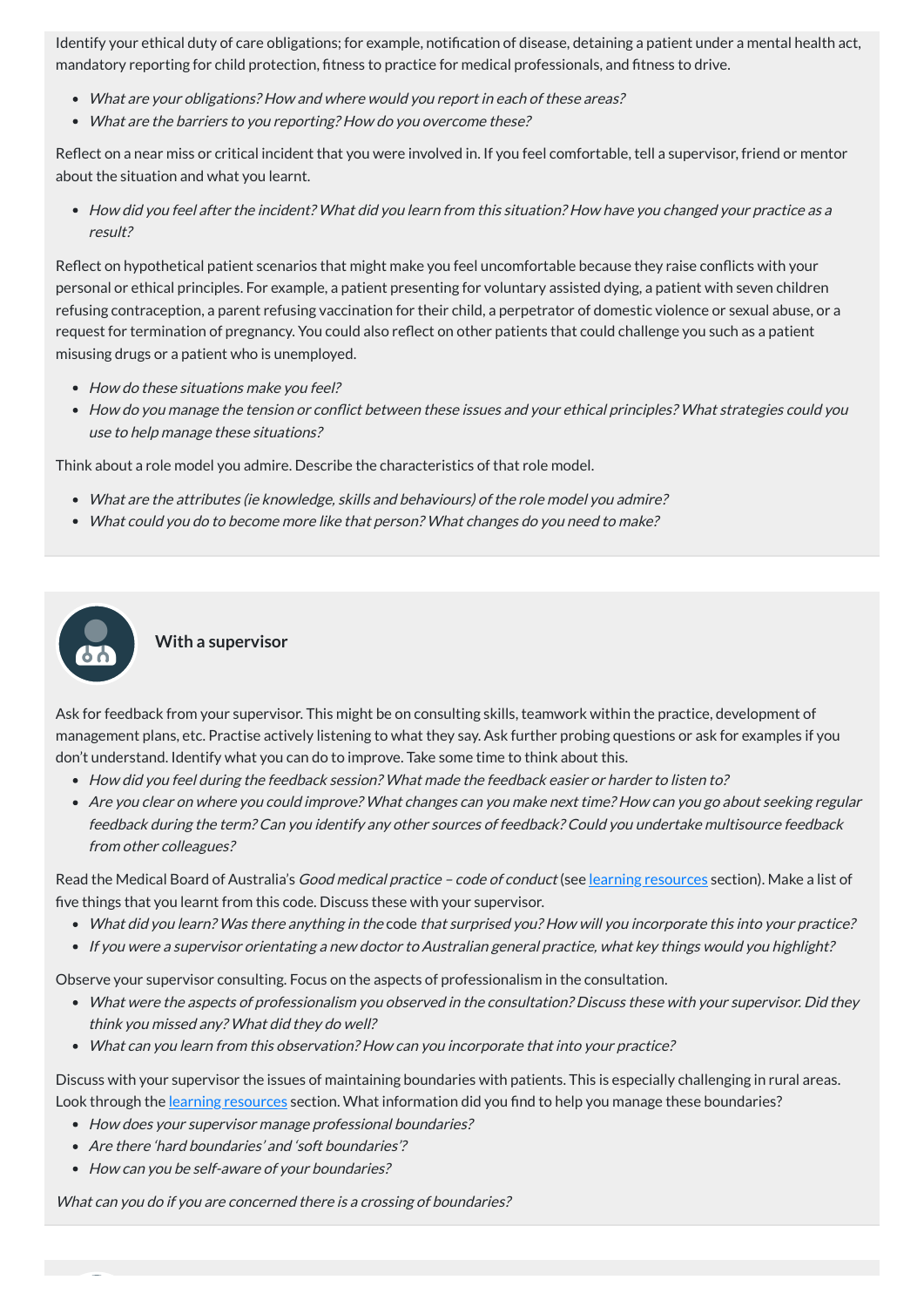## **In a small group**

- a. A patient who is resisting having a mandatory vaccination for their work and would like to go on sick leave while they think about this.
- b. A new patient who has long-standing back pain requesting three weeks' leave because that is usually how long it takes for them to recover.
- c. A person who is retiring next year and has 100 days of sick leave. They want to use some of their sick leave to go on a holiday for three weeks; and their boss has said it was fine to use sick leave and to just to get a medical certificate from their doctor.
	- When were your views different from your peers? Why might your peers think the way they do?
	- In what situations is it appropriate to give a medical certificate? In what situations is it not appropriate?
	- What if the scenarios changed slightly? For example, the patient resisting vaccination only wanted three days' sick leave, or they had significant mental health issues.
	- What are your legal obligations around giving medical certificates?
	- How did you manage these consultations?

Role-play a patient asking for a medical certificate and then discuss as a group. Consider the following scenarios:

Consider the following scenarios and identify the issues related to professional and ethical behaviour:

Social media use - case study [\(http://www.gmc-uk.org/-/media/documents/case-study-social-media\\_pdf-83354775.pdf\)](http://www.gmc-uk.org/-/media/documents/case-study-social-media_pdf-83354775.pdf) Dr Walter scenario 2 case study [\(http://www.gmc-uk.org/gmpinaction/case-studies/dr-walker/scenario-02/\)](http://www.gmc-uk.org/gmpinaction/case-studies/dr-walker/scenario-02/)

- a. A reception staff member books an appointment with you to obtain a pathology form for a blood test that their naturopath has requested.
- b. A doctor approaches you in the corridor asking for a script for the contraceptive pill.
	- What issues do these situations raise? How do you manage these situations? How do your peers manage these situations? Do these scenarios breach professional boundaries?
	- What strategies might help if you are faced with these situations in the future?

Discuss the following cases about social media use:

- a. A medical student who wrote on a medical students' private WhatsApp group a funny story about a patient he had seen in the emergency department, and then shared the story on his Facebook page. The patient's name wasn't used, but their symptoms and circumstances were.
- b. Accepting a friend request from a patient.
- c. Tweeting a photo at work on Monday morning with the caption: 'This is why you should never drink on a Sunday night #hatemondays'.
- d. Talking about patients (in a de-identified manner) on a private Facebook group.

Once you've discussed these, go to the following two websites to see the perspective of the UK General Medical Council (GMC), which discusses these cases in detail:

What did you think about these situations? What was acceptable or unacceptable behaviour? Was there disagreement in

the group? How did this compare to the UK GMC advice?

• How will you approach these situations in the future?



Read a Cochrane Review on a management topic in your learning plan; for example, management of basal cell carcinomas in elderly patients or evidence-based weight loss treatment. Explain the research findings to a friend or family member in a language they understand. Then read the plain language summary together and compare this to your explanation. Get feedback

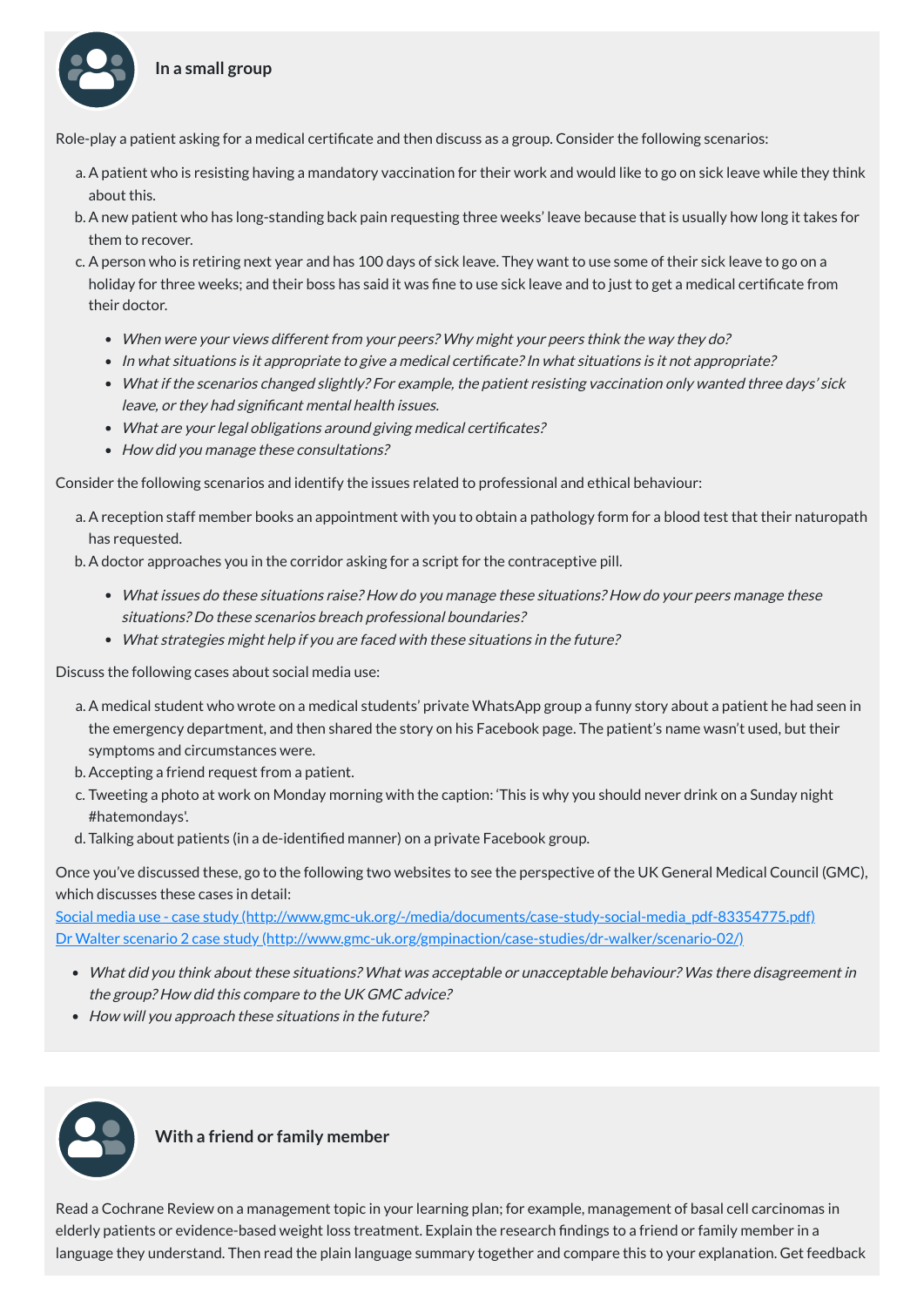from your family member/friend.

- Did you understand the research findings?
- How did you go explaining these? Did you family member/friend understand them?
- How could you use this information in your clinical practice?
- How could you improve your explanations of the rationale for management in the future?

Talk about signs of burnout and when you might need help.

- What are the signs that you might need help? Are these different to signs other people might exhibit?
- How can you recognise that you might not be functioning at optimal capacity? How could you be more self-aware of your need for help?

Discuss the idea of professionalism and ethical behaviour with a friend or family member.

- What sorts of behaviours do they consider to be professional? What sorts of behaviours to be unprofessional?
- What do they think is the role of the GP in terms of advocacy for health system change?
- What changes could you make to your practice as <sup>a</sup> result of your discussion?

### **[Guiding topics and content areas](javascript:void(0))**

#### **Instructions**

These are examples of topic areas for this unit that can be used to help guide your study.

Note that this is not a complete or exhaustive list, but rather a starting point for your learning.

- Know and adhere to relevant standards of practice, such as:
	- Good medical practice (AHPRA guidelines)
	- Medical Board of Australia registration
	- Code of Ethics (AMA):
	- duty of care in mandatory notifications:
		- $\blacksquare$  disease notification
		- child protection
		- medical practitioner fitness to practice
		- $\blacksquare$  fitness to drive
		- assessment of patients under a mental health act
		- substitute decision-making.
- Understand the principles of ethical practice, with particular reference to:
	- $\circ$  behaving professionally with patients, colleagues and staff in the practice
	- maintaining professional boundaries and being aware of transference and countertransference
	- $\circ$  setting boundaries when treating family and colleagues
	-
	- $\circ$  supporting colleagues in difficulty
	- mandatory reporting of colleagues, including when it is and is not indicated
	- understanding the right of patients to be fully informed and their right to self-determination
	- respecting a patient's culture and values, and being aware of how these have an impact on the therapeutic relationship
	- recognising various conflict of interest scenarios, including attending funded events, meeting with pharmaceutical representatives, or promoting goods and services in which the GP has a financial interest
	- understanding and working within the Australian healthcare system.
- Demonstrate reflective skills, be self-aware and embrace learning, including:
	- regular reflection and evaluation of one's own strengths, limitations, and knowledge gaps
	- understanding the need for lifelong learning and to maintain professional standards
	- planning meaningful learning to address learning needs
	- $\circ$  identifying critical incidents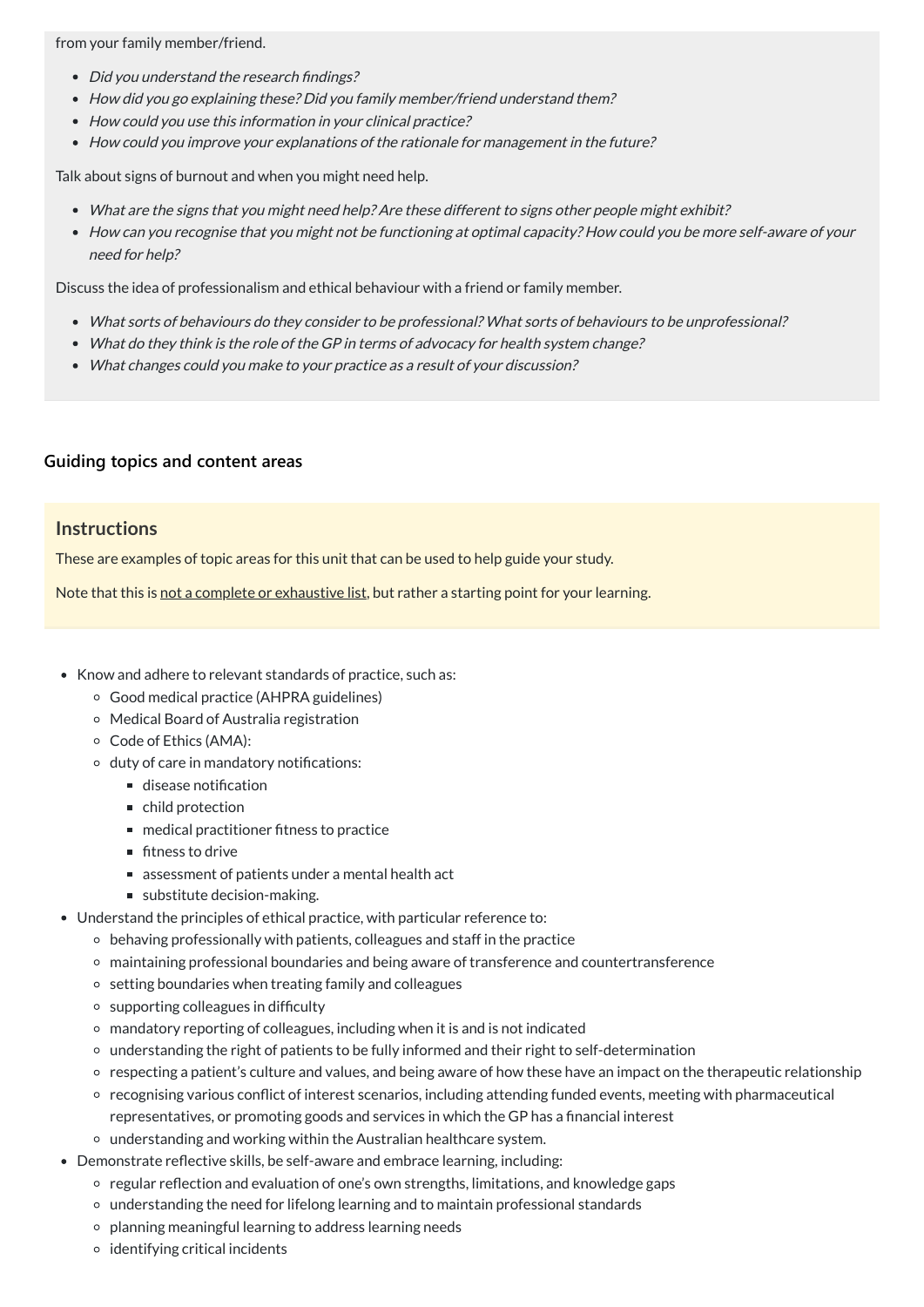- $\circ$  demonstrating a willingness to learn from mistakes
- managing patient feedback and complaints to improve care.
- Fulfil the role of teacher, leader and change agent to contribute to the development of general practice.
- Maintain personal health and wellbeing by:
	- managing personal and professional isolation
	- understanding psychological issues affecting doctors, such as stress, depression, burnout, addiction and dysfunctional interpersonal relationships
	- maintaining one's own health through self-awareness and self-care
	- $\circ$  dealing with one's own reactions to patients and daily problems
	- developing personal and professional support mechanisms.
- Be engaged in research and evaluation, including:
	- $\circ$  demonstrating research, evaluation and audit skills
	- understanding and participating in research, as appropriate.

The following list of resources is provided as a starting point to help guide your learning only and is not an exhaustive list of **all resources.** It is your responsibility as an independent learner to identify further resources suited to your learning needs, and to ensure that you refer to the most up-to-date guidelines on a particular topic area, noting that any assessments will utilise current guidelines.

• Rogers W, Braunack-Mayer A. General practice ethics: Inter-professional responsibilities [\(http://www.racgp.org.au/afp/2015/july/general-practice-ethics-inter-professional-respons\).](http://www.racgp.org.au/afp/2015/july/general-practice-ethics-inter-professional-respons) Aust Fam Physician 2015;44(7):519–20.

#### **[Learning resources](javascript:void(0))**

#### **Instructions**

- Mintzker Y, Rogers W. General practice ethics: Text messages and boundaries in the GP-patient relationship [\(http://www.racgp.org.au/afp/2015/august/general-practice-ethics-text-messages-and-boundari\).](http://www.racgp.org.au/afp/2015/august/general-practice-ethics-text-messages-and-boundari) Aust Fam Physician 2015;44(8):593–95.
- Anderson R, Pierce D, Crowden A. Should we play basketball with our patients? Professional boundaries and overlapping relationships in Australia [\(http://www.ruralhealth.org.au/11nrhc/papers/11th%20NRHC%20Anderson\\_Rosemary\\_E6.pdf\).](http://www.ruralhealth.org.au/11nrhc/papers/11th%20NRHC%20Anderson_Rosemary_E6.pdf) 11th National Rural Health Conference, Perth, WA, Australia, 13-16 March, 2011. Perth, WA, Australia: National Rural Health Alliance.
- Aravind VK, Krishnaram VD, Thasneem Z. Boundary crossings and violations in clinical settings [\(http://www.ncbi.nlm.nih.gov/pmc/articles/PMC3361837/\).](http://www.ncbi.nlm.nih.gov/pmc/articles/PMC3361837/) Indian J Psychol Med. 2012 Jan;34(1):21–4.

#### <span id="page-10-0"></span>**Journal articles**

Ethical issues in the case of a doctor who is alleged to be performing poorly.

Three articles on maintaining boundaries with patients. The second is written for psychologists but is still relevant to GPs.

Ethical issues in liaising with the pharmaceutical industry and conflicts of interest.

Rogers W, Braunack-Mayer A, Mintzker Y. General practice ethics: Continuing medical education and the pharmaceutical industry [\(http://www.racgp.org.au/afp/2015/november/general-practice-ethics-continuing-medical-education-and-the](http://www.racgp.org.au/afp/2015/november/general-practice-ethics-continuing-medical-education-and-the-pharmaceutical-industry/)pharmaceutical-industry/). Aust Fam Physician 2015;44(8):846–48.

Disclosing errors to the patient.

• Braunack-Mayer A, Mintzker Y. General practice ethics: Disclosing errors

[\(http://www.racgp.org.au/afp/2015/december/general-practice-ethics-disclosing-errors\)](http://www.racgp.org.au/afp/2015/december/general-practice-ethics-disclosing-errors). Aust Fam Physician 2015;44(12):939–40.

Issues in refusal of treatment.

• Dean J, Mahar P, Loh E, Ludlow K. Duty of care or a matter of conduct: Can a doctor refuse a person in need of urgent medical attention? (http://www.racgp.org.au/afp/2013/october/duty-of-care) Aust Fam Physician 2013;42(10):746-48.

Ten tips to help you receive and act on feedback.